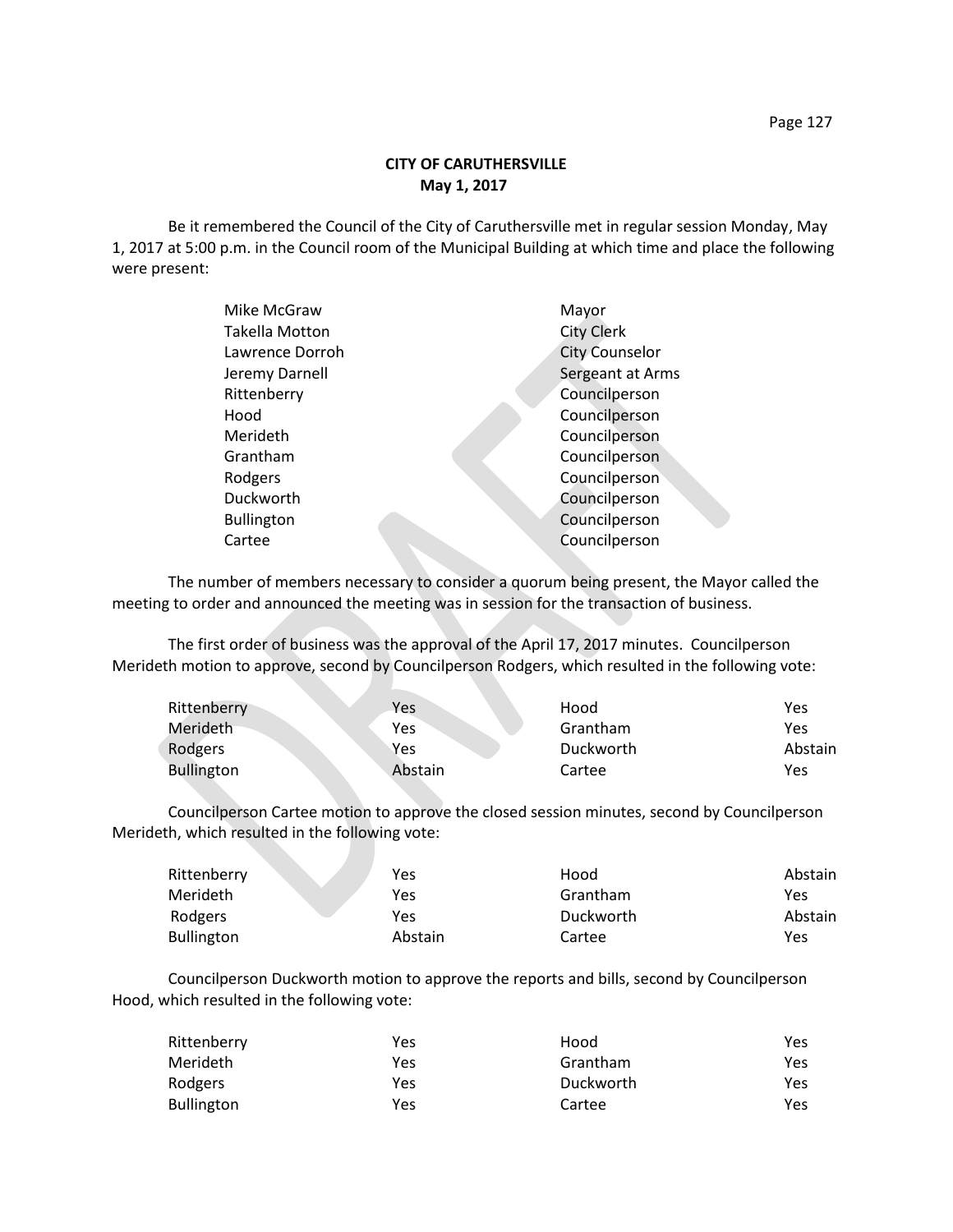## Page 128

Mayor's report; the flood stage is 32 feet, and the river is expected to be at 38.5 feet by Monday, May 8, 2017. For safety reasons the gate or road blocks may be enforced before it gets to the second road. There will be a meeting May 18, 2017 in regards to the Marlar Loop. The courtesy car for the airport is still being looked at; Glenn Sain will let Councilperson Cartee know something soon. There will be a meeting Tuesday, May 2, 2017 with Mayor McGraw, Jeff Montgomery, and Counselor Dorroh to discuss possible business ventures. The Cupples roof repairs have begun; there has been \$6,000 in materials that have been ordered and \$1,200 in labor within 3 days. Ameren has a work order for moving a light to Walker after recovery from the recent storms. Lady Luck casino 22 year anniversary was April 25, 2017, and the Missouri Gaming approved the licensure of Eldorado Resorts on April 26, 2017, with the sale being finalized on May 1, 2017. It has been brought to the City's attention that some of the citizenry cannot hear the tornado sirens which is believed to be encumbered by the blowing of the wind. The police patrolled areas alerting citizenry to the tornado warning. The City opened the doors of the Armory for the Red Cross to offer shelter to guests from Hayti and the surrounding areas. The City wishes to express our deepest appreciation for the 50 plus volunteers serving on the community boards and commissions. Those leaving service this year in the 20 year plus club are Wayne Smith, Park and Recreation, and John Sellars, Board of Adjustments.

Planning and Zoning will be meeting Wednesday, May 10, 2017 at 4:00 p.m. The purpose of the meeting is for discussion of Eric Peterson's request for a portion of S. Ward to be rezoned and Wendell Hoskins' request for a conditional use permit for a professional business on Carleton.

Police & Fire; Fire calls from April 19, 2017 through May 1, 2017 are as follows: 4/19/17; False alarm on Gayosa, 4/19/17; Vacant house afire on County Rd. 524 & 503, 4/20/17; ATV on fire on Adams, 4/22/17; Dilapidated shed on fire on Jefferson, 4/26/2017; Vehicle extrication on State Hwy D, 4/26/17; Three 18 wheelers overturned in the median on I-55 southbound, 4/26/17; Shed was smoking on Laurant, 4/26/17; Fire alarm sounding at Caruthersville Cotton Warehouse, 4/29/17; Lightning struck a tree igniting the top on State Hwy U, 4/30/17; Fire alarm sounding at Community Center, 4/30/17; False alarm at Prime Time Rental. The training for March was a Pre-plan for the Eastwood Memorial Methodist Church. A Vehicle Fire Fighting course will be held May 6, 2017 at the fire station. There were two fire inspections conducted, Medic One and Grace Family Medical Clinic. Chief Charlie Jones also reported that a close eye is being kept on the river stages. Reports come in daily from the National Weather Service. Attention is directed at the river in Cairo, if more rain occurs the river stage will be at 40 or above by Thursday, May 11, 2017.

Jeremy Darnell reported that the animal shelter was in need of a HVAC system. There were 3 bids; Guy's Refrigeration at \$4,600 for a 3 ton, Hill Electric at \$4,256 for a 3 ton, and Chris Peeler & Sons Electric at \$3,600 for a 3 ton. Councilperson Cartee motion to accept the lower bid to be taken out of Equipment Maintenance/Animal Shelter contingent upon the company having the necessary insurance requirements by the City. Councilperson Hood second the motion, which resulted in the following vote:

| Rittenberry       | Yes | Hood      | Yes |
|-------------------|-----|-----------|-----|
| Merideth          | Yes | Grantham  | Yes |
| Rodgers           | Yes | Duckworth | Yes |
| <b>Bullington</b> | Yes | Cartee    | Yes |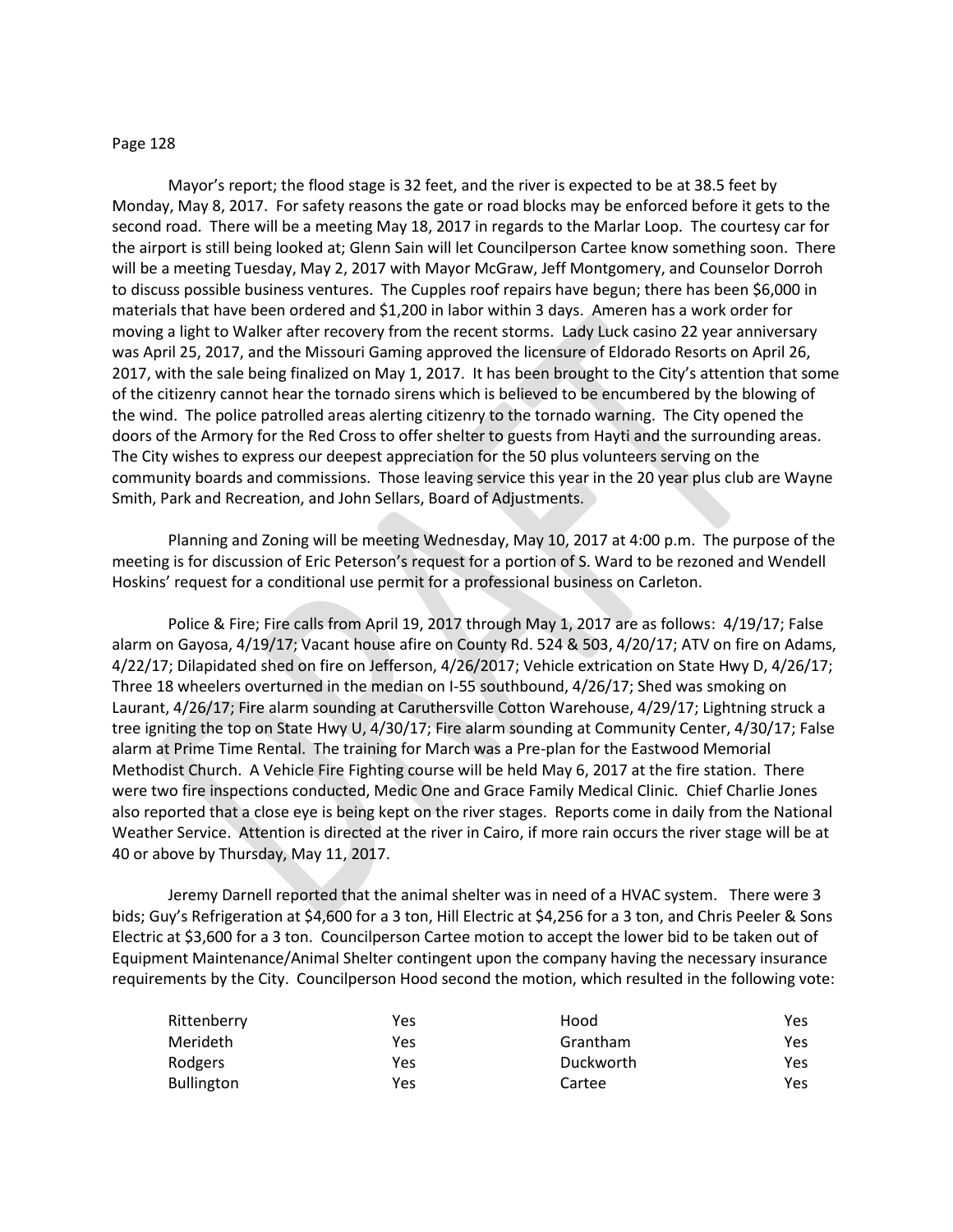Terry Rushing reported that several things were in the works before the storms occurred, but were put aside to tend to the matters at hand. The limb pile has been pushed up, but can't light until everything dries out.

Keith Davis reported that baseball was ongoing, and within the last two weeks two life guard classes had been held and hopefully there will be some life guards pooled from them. There will be six or seven life guards leaving. Summer hours will be instituted if the life guards aren't in place. As of now the life guards that are in place are shared with a couple of other pools in the City.

Councilperson Bullington stated that she would need the department head budgets by May 26, 2017. They would also need to let her know if anything needed to be carried over, but if possible , projects that were budgeted for need to be carried out. At this time the personnel manual is being dealt with by sections dealing with compensation and then time off; the goal is to have the personnel manual completed by July 1, 2017. Councilperson Cartee made motion to add Councilperson Grantham to all the bank accounts that Teddy Cheek is currently on second by Councilperson Duckworth, which resulted in the following vote:

| Rittenberry       | Yes | Hood      | Yes  |
|-------------------|-----|-----------|------|
| Merideth          | Yes | Grantham  | Yes. |
| Rodgers           | Yes | Duckworth | Yes. |
| <b>Bullington</b> | Yes | Cartee    | Yes  |

Teresa Tidwell reported that the summer reading program starts May 30, 2017. The program will be broken down weekly to different areas in which guidance will be towards being better citizens. The program will be 3 days a week, story time on Tuesdays, movies on Wednesdays, crafts on Thursdays. There will be advertisement detailing the activities for the summer.

Paul Shaw reported that a technician fixed the water fountain at French park, it came in damaged, and the guts and bolts had to be replaced. The Water department assisted the Street department with the pickup of limbs and debris. Assistance was also given to Wardell with their sewer problem, they will have use of one of the City's pumps until their power is restored.

Mayor McGraw appointments are as follows: Paul Shaw, Water /Wastewater Manager; Richard Lee, Waste Water Superintendent; James Elliot, Water Superintendent; Virginia Glass, Water bookkeeper; Teresa Tidwell, Librarian; Takella Motton, City Clerk; Keith Davis, Park & Recreation Director; Terry Rushing, Street Superintendent; Nyoka Rushing, Court Clerk; Lawrence Dorroh, City Counselor/City Attorney; Charlie Jones ,Fire Chief/ Emergency Manager. Councilperson Rodgers motion for approval, second by Councilperson Cartee, which resulted in the following vote:

| Rittenberry       | Yes | Hood      | Yes. |
|-------------------|-----|-----------|------|
| Merideth          | Yes | Grantham  | Yes  |
| Rodgers           | Yes | Duckworth | Yes. |
| <b>Bullington</b> | Yes | Cartee    | Yes. |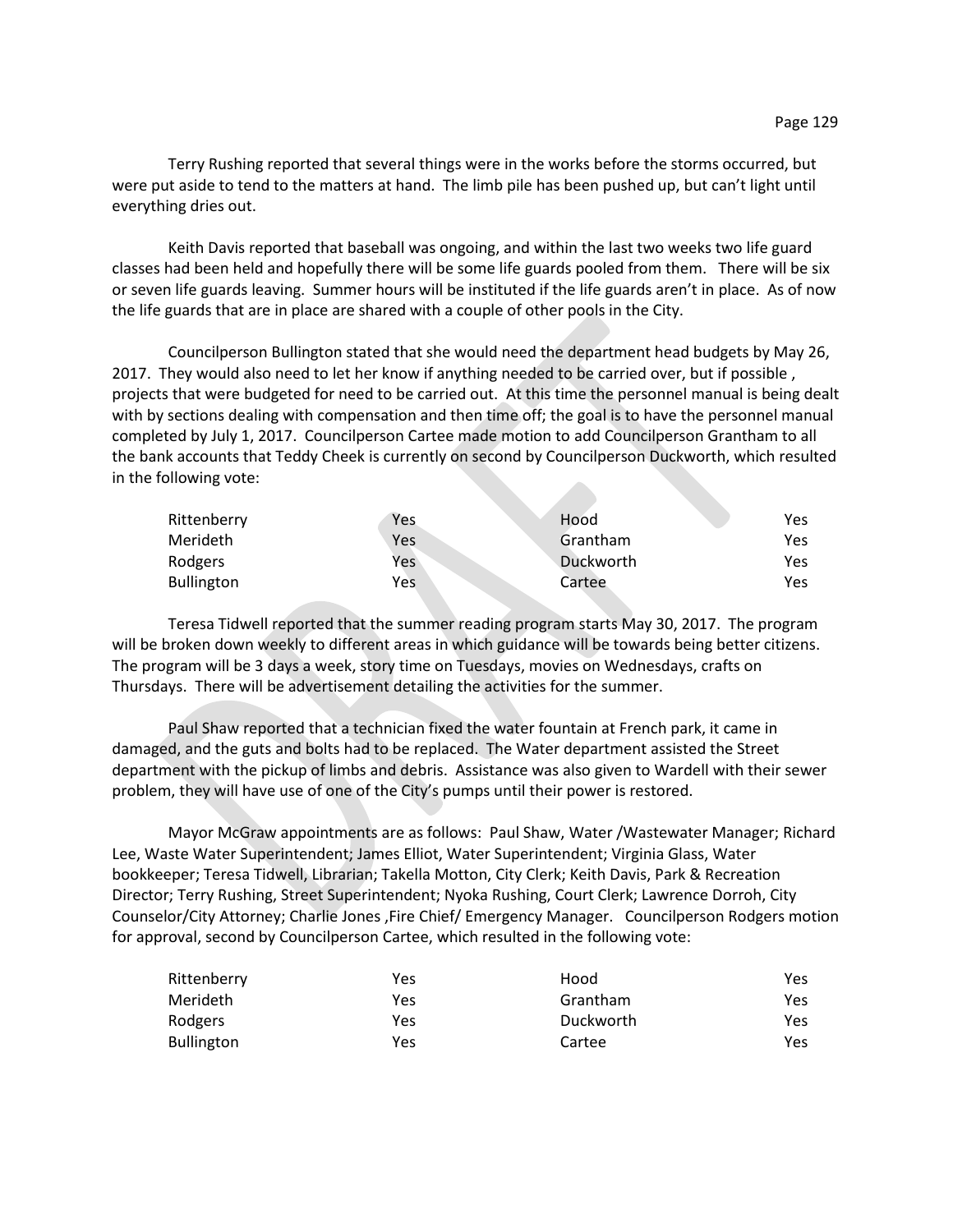## Page 130

The Fire department appointments are as follows: Mike Wright, Assistant Chief; Richard Lee, Captain; Lynn Moss, Lieutenant; Kevin Curtis, Lieutenant/Engineer; Charlie Jones, Engineer; Jim Lyons, Engineer; James Rushing, Engineer; Ron Warren, Firefighter II; Randy Guest, Firefighter II; Tony Smith, Fire Fighter II; Ricky Floyd, Firefighter II; Terry Rushing, Firefighter II; Jerry Hudgens, Firefighter II; Tina Cook, Firefighter II; Paul Shaw, Firefighter II; Tommy Halford, Firefighter II; Troy Meales, Firefighter I; Jess Cagle, Firefighter; Terry Privett, Firefighter; Michael Coleman, Firefighter; B. T. Merideth, Firefighter; Thomas Guest, Firefighter; Brian Shelton, Firefighter; Tyler Smith, Firefighter; Jerry Hudgens Jr., Firefighter. Councilperson Cartee motion for approval, second by Councilperson Duckworth, which resulted in the following vote:

| Rittenberry       | Yes | Hood      | Yes |
|-------------------|-----|-----------|-----|
| <b>Merideth</b>   | Yes | Grantham  | Yes |
| Rodgers           | Yes | Duckworth | Yes |
| <b>Bullington</b> | Yes | Cartee    | Yes |

The Police department appointments are as follows: Jerry Hudgens, Assistant Chief/Major; Terry Privett, Captain/Chief Investigator; Chris Thacker, Lieutenant; Jeremy Darnell, Lieutenant; Paul Meacham, Sergeant/Housing; James Beaver, Corporal; David Ward, Corporal; Corey Vaughn, Corporal; Bryan Lacy, Patrolman; Eric Reno, Patrolman; Aaron Reynolds, Patrolman; Dustin Fitzwater, Patrolman; Jerry Hudgens, Jr., Patrolman; Jesse Johnson, Patrolman; Rodney Jackson, Patrolman; Justin Redden, Patrolman; Jazzma Thompson, Patrolman; Daniel Kinder, Reserve Patrolman. Councilperson Cartee motion for approval, second by Councilperson Hood, which resulted in the following vote:

| Rittenberry       | Yes | Hood      | Yes  |
|-------------------|-----|-----------|------|
| Merideth          | Yes | Grantham  | Yes. |
| Rodgers           | Yes | Duckworth | Yes. |
| <b>Bullington</b> | Yes | Cartee    | Yes. |

The Council Committee appointments are as follows: Budget/Finance; J. J. Bullington, Johnny Hood, Nick Cartee, and Matt Duckworth. Insurance; Josh Rittenberry, Johnny Hood, Nick Cartee, and J. J. Bullington. Fire/Police; Johnny Hood, B. T. Merideth, Sue Grantham, and Josh Rittenberry. Water/Sewer; Nick Cartee, Sue Grantham, Josh Rittenberry, and Barbara Rodgers. Street/Alley/ Sidewalks; Matt Duckworth, Sue Grantham, Barbara Rodgers, and B. T. Merideth. Councilperson Bullington motion for approval, second by Councilperson Hood, which resulted in the following vote:

| Rittenberry       | Yes | Hood      | Yes |
|-------------------|-----|-----------|-----|
| Merideth          | Yes | Grantham  | Yes |
| Rodgers           | Yes | Duckworth | Yes |
| <b>Bullington</b> | Yes | Cartee    | Yes |

The Board and Commission appointments are as follows: Airport; Glen Haynes, Chris Cobb, John Ferguson, Dick Reade, Mike Dale, and Josh Rittenberry/ Exofficio. Board of Adjustments; Harlan Cranyne. Planning & Zoning; John Ferguson, Barry Gilmore, and Johnny Hood/Exofficio . Parks & Recreation; Lemira Parks and Robert Jones. Library; Terri Callen, Wenlan Reno, Sally Fisher, and Betty Toles. Cemetery; Polly Lunceford, Sandra Hooker, Patricia Jones, Katherine Parkinson, and Melissa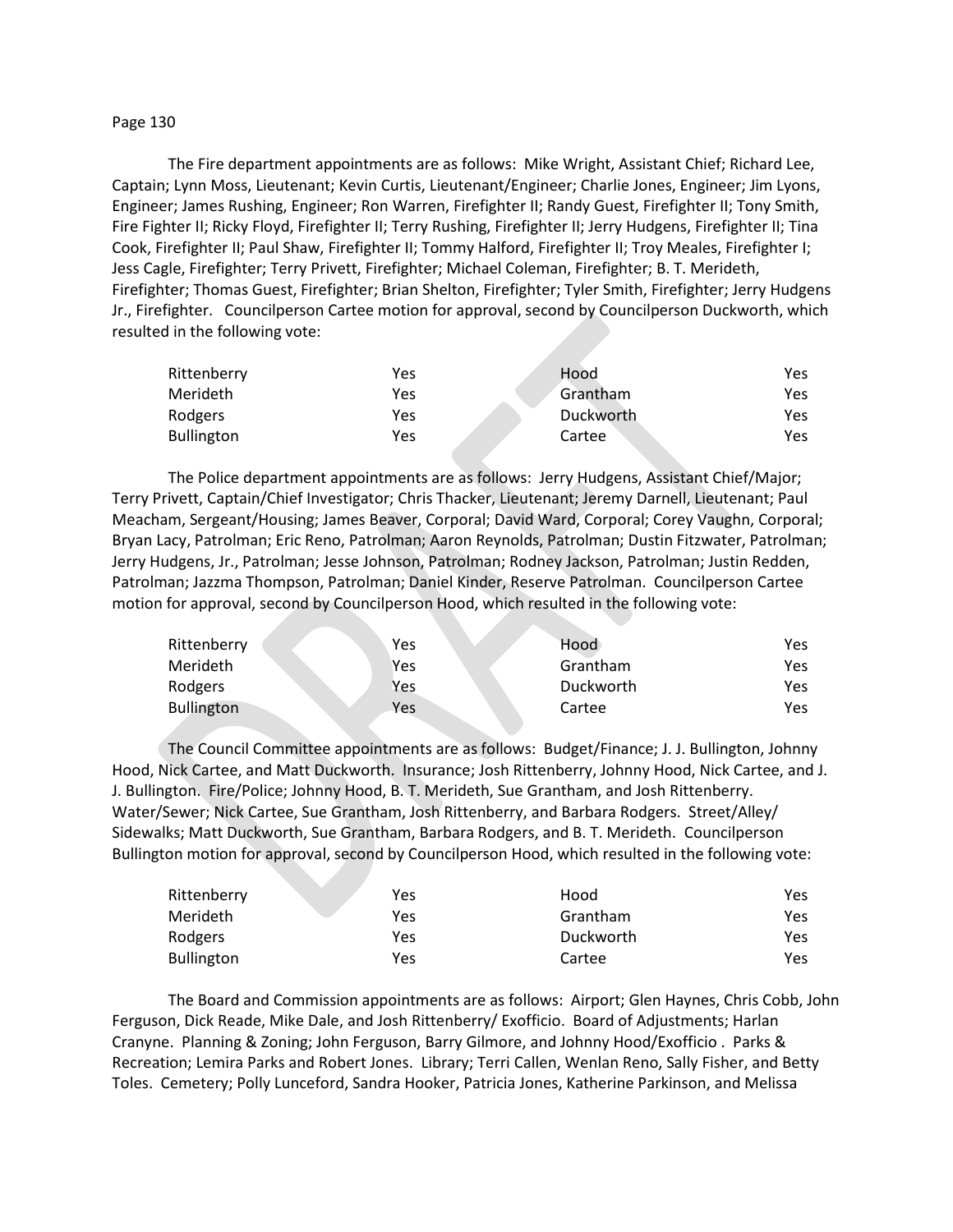McClain. Tree Board; Martha Fowlkes. Councilperson Cartee motion for approval, second by Councilperson Rittenberry, which resulted in the following vote:

| Rittenberry       | Yes | Hood      | Yes. |
|-------------------|-----|-----------|------|
| <b>Merideth</b>   | Yes | Grantham  | Yes. |
| Rodgers           | Yes | Duckworth | Yes. |
| <b>Bullington</b> | Yes | Cartee    | Yes. |

Councilperson Merideth nominated J. J. Bullington for Mayor Pro Tem, second by Councilperson Cartee. Motion was then made to cease nominations, which resulted in the following vote:

| Rittenberry       | Yes     | Hood      | Yes. |
|-------------------|---------|-----------|------|
| Merideth          | Yes     | Grantham  | Yes. |
| Rodgers           | Yes     | Duckworth | Yes. |
| <b>Bullington</b> | Abstain | Cartee    | Yes. |

Business from the floor; Charles Cain was concerned about a dead Oak tree on Mooreland Dr. and a Cottonwood tree over hanging on S. Ward. Counselor Dorroh stated that with it not being on City property, the City wasn't responsible, but it would fall under the nuisance ordinance Arro Hayes stated that she was having problems with trash pickup, and that the property owner at 1640 E. 19<sup>th</sup> was neglecting his property. Terry Rushing stated that he was aware of the neglected property and would be getting the notice out.

Introduction to bills; Bill No. 2017-06 had previously been read, discussed, and tabled. Councilperson Cartee motion for the bill to be removed off the table, and for a final reading, second by Councilperson Hood as follows:

|  | <b>BILL NO. 2017-06</b> |
|--|-------------------------|
|  |                         |

## **BILL NO. 2017-06 ORDINANCE NO. 2017-06**

## **AN ORDINANCE TO AMEND SUBSECTION 8 OF SECTION 405.630 OF THE CODE OF ORDINANCE RELATING TO MANUFACTURED HOME PARK REGULATIONS AND TO GRANT A CONDITIONAL USE PERMIT FOR THE OPERATION OF A MANUFACTURED HOME PARK**

| Rittenberry       | Yes     | Hood      | Yes |
|-------------------|---------|-----------|-----|
| Merideth          | Yes     | Grantham  | Yes |
| Rodgers           | Yes     | Duckworth | Yes |
| <b>Bullington</b> | Abstain | Cartee    | Yes |

There was a lot of discussion as to the property owner being held accountable for adherence to the conditional use permit. The concern was also with how many trailers would actually be placed, and the distance between them. The lack of some kind of business plan made some apprehensive. It was pointed out that money had been invested by the government, and the property was setting idle. Mr. Bullington had been given the choice to let the property stay as is or revert back to farmland. He chose to keep it habitable for mobile homes. There was a question as to seeking developers for subdivisions. Mr. Bullington stated that he had contacted MACO in the past, and that government